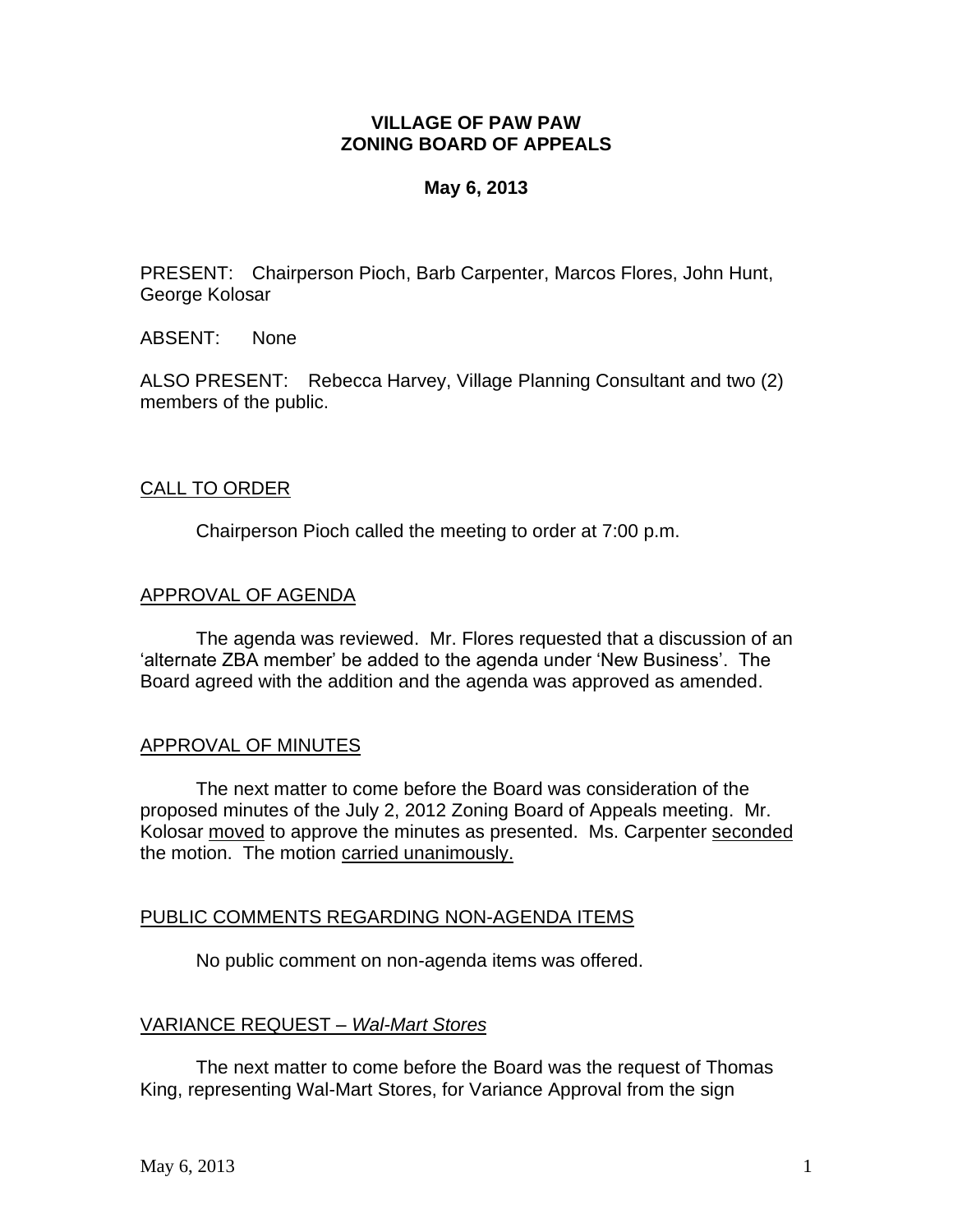standards applicable within the B-2 District set forth in Sections 42-437 and 42- 443, Zoning Ordinance. Specifically, the following variances were requested:

- a. Variance approval from the 100 sq ft single sign size limitation established by Section 42-443 (3), as it applies to the proposed main wall sign.
- b. Variance approval from the 200 sq ft aggregate sign size limitation established by Section 42-442 (3), as it applies to the overall wall and freestanding signage proposal.
- c. Variance approval from the internal illumination limitation for signs within 150 ft of a residential district established by Section 42-367 (b), as it applies to the proposed freestanding sign.

The subject 41-acre site is located on the south side of I-94, with frontage on M-40, and is within the B-2 General Business District.

Thomas King, legal counsel and Dan Backstrom, architect, were present on behalf of the application. Mr. King stated that Wal-Mart is pleased to inform the Village that a closing on the subject property has been tentatively scheduled for the end of May. He also noted that all approvals of the project are nearing completion and that no further delays are anticipated.

With respect to the requested variance approvals, Mr. King provided the Board with a handout (Exhibits A-F) detailing the requests and related sign proposals. It was noted that similar application material had also been provided to the Board in their meeting packet prior to the meeting.

Mr. King summarized the sign proposals and related variance requests as follows:

: a 95 sq ft internally illuminated freestanding sign is proposed to be located at the M-40 entrance, approximately **117 ft** from the adjacent residential district

: a **298 sq ft main wall sign** is proposed to be located on the west side of the building

: wall signage totaling 598.6 sq ft . . . and **aggregate site signage (wall and freestanding) of 693.6 sq ft** is proposed

Mr. King stated that Exhibit C details the requested sign variances. He noted that the proposed 'Market and Pharmacy' sign is **103 sq ft** in area and will also require variance approval from the 100 sq ft single sign size limitation (Section 42-443 (3)).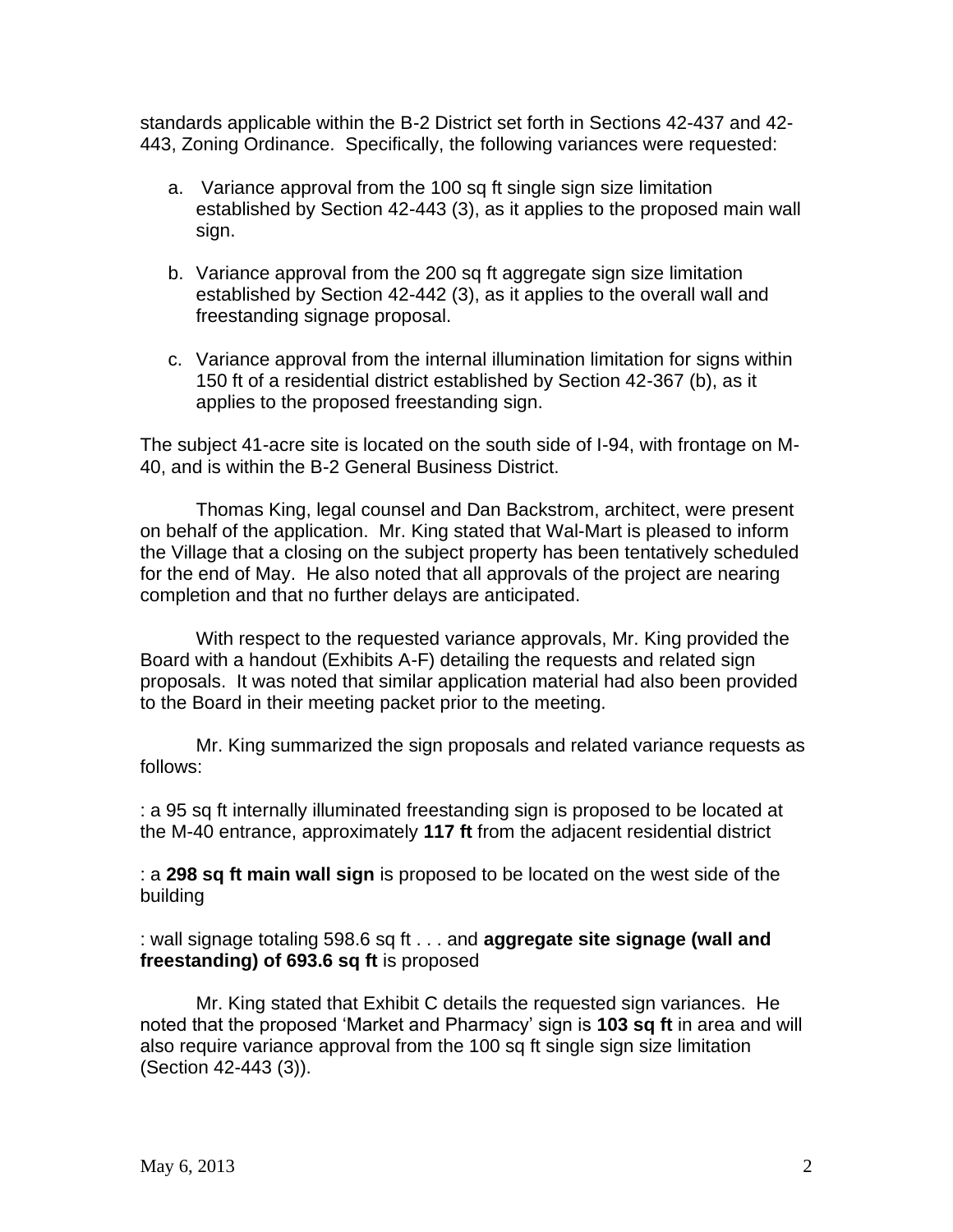In support of the sign proposal, he emphasized that:

: the approved building is situated 1100 ft – 1300 ft back from M-40 : the building location/orientation was largely dictated by the extensive wetlands on the site; the shape of the parcel; and the size of the project and related improvements : the frontage limitations on the site and the size/location of the building render the project unlike other commercial properties in the area : the size of the building and the nature of the project dictate a need for 'wayfinding' signage on the building to provide direction to customers : the proposed wall signage is proportionate to the building size

: the footcandle measurements at the eastern property line from the proposed internally-lit freestanding sign would meet the intent of the lighting provision (11.7 fc at 5 ft from the sign base/1.7 fc at 25 ft from the sign base)

In response to Board questions, Mr. King stated that the 'Wal-Mart' wall sign facing I-94 is being proposed as the 200 sq ft highway sign permitted by the Zoning Ordinance and has not been included in the total wall sign proposal.

Mr. King proceeded with a review of sign arrangements that currently exist on similarly situated commercial sites within the Village. The following observations /field measurements were noted:

| <b>Family Fare</b> | : 420 sq ft of total signage plus a highway sign<br>: the building is closer to the road than the subject site<br>: no on-site wetlands issues exist |
|--------------------|------------------------------------------------------------------------------------------------------------------------------------------------------|
| <b>Taco Bell</b>   | : 157 sq ft total signage (1 freestanding sign; 4 wall<br>signs)<br>: building is small in proportion to the signage<br>established                  |
| <b>McDonalds</b>   | : 430 sq ft of total signage<br>: 2 freestanding signs; 3 wall signs                                                                                 |
| St Julian's        | : wall signage exceeds Ordinance standards                                                                                                           |

Mr. King stated that the following findings support the requested variances:

- 1. The size of the building and the length of the walls are proportionate to the signage proposed;
- 2. The wetlands on the site dictate the location of the building and access drive . . . thereby impacting the signage options available;
- 3. The shape of the parcel is odd and dictates the relationship of the building location to the roadway frontage;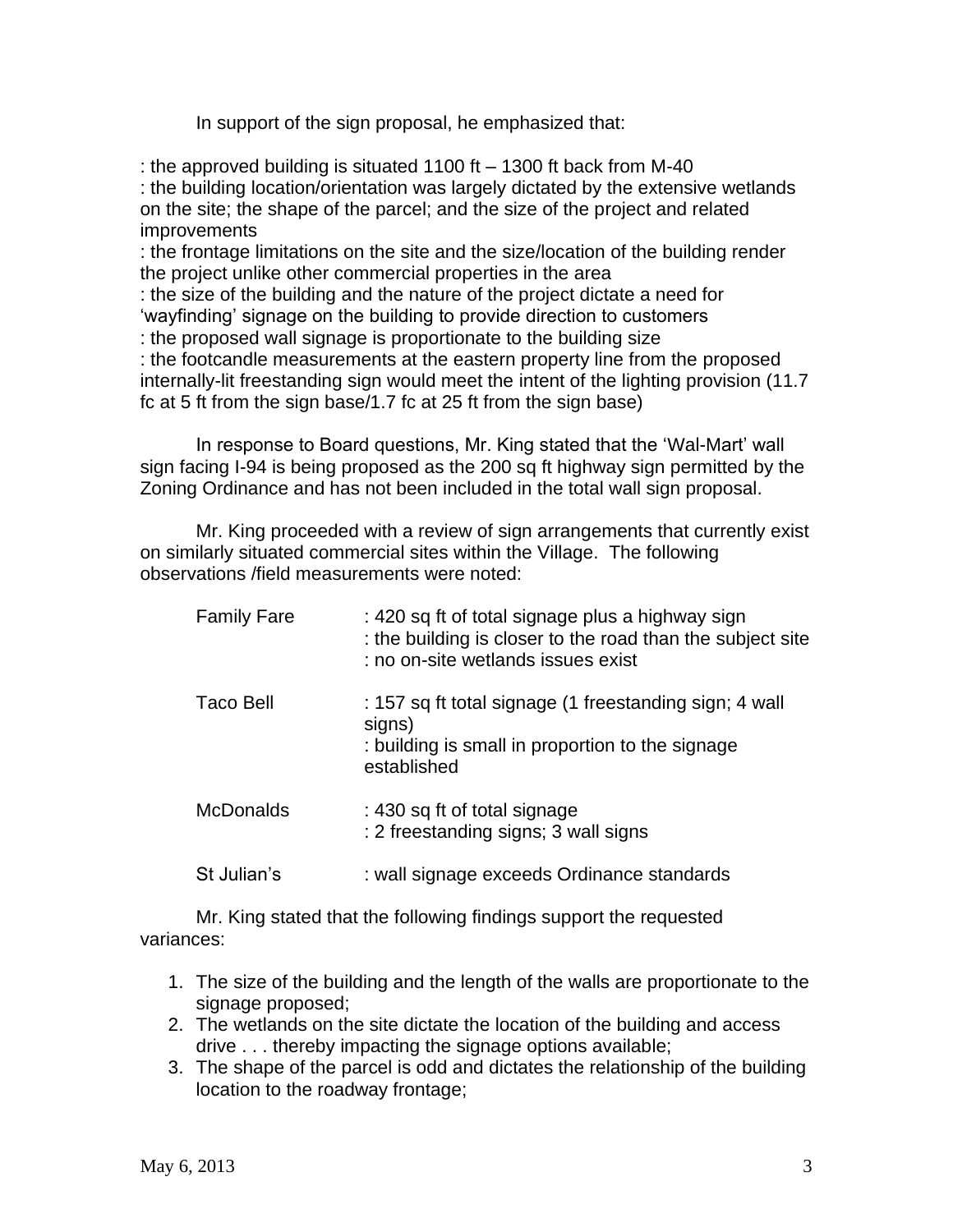4. The distance of the building from the abutting street limits visibility and sign options.

No public comment was offered on the matter.

Mr. Flores questioned the application of the 'highway sign' provision to the subject site and the specific sign proposal. Ms. Harvey provided direction to the Board on the 'highway sign' standard, noting how it applies to the existing billboards on the site; the future use of those billboards by Wal-Mart; and how it can be used in the wall sign calculations.

Lengthy Board discussion ensued wherein Mr. Flores inquired as to how the sign proposal will affect future sign options for Outlots A and B (on the Walmart site). It was noted that if Outlots A and B are developed as part of the Wal-Mart property . . . no additional freestanding or wall signage will be permitted on either site. However, if Outlots A and B are developed as building sites separate from the Wal-Mart site . . . then the sign provisions of the B-2 District will apply to each Outlot.

Mr. Flores stated that the applicant should be considered 'on notice' that any variance granted related to the immediate sign proposal for Wal-Mart does not obligate the Village to grant additional variances for the Outlots.

The Board then proceeded with a review of the variance criteria set forth in Section 42.66, Zoning Ordinance in application to the variance requests from the sign size standards, noting the following findings:

- 1. Regarding the presence of 'unique physical circumstances of the property', building placement on the site has been limited by the presence of a 'wetlands conservation easement'. As a result, the building is required to be located to the rear of the site, approximately 800-900 ft back from M-40. Due to the building location limitations on the site, wall signage will not be easily visible from M-40.
- 2. The size of the property, the size of the building, and the building location on the site limit the visibility and effectiveness of the wall signage permitted by Ordinance . . . unlike other commercial properties in the area and within the B-2 District.
- *3.* The 598 sq ft of wall signage proposed, although exceeding the 100 sq ft permitted by Ordinance, will not be a substantial detriment to adjacent property given that the signage will be located on a building with wall expanses of 300-400 ft so will not appear excessive given the size of the building; will not be easily visible from M-40; and, will be located 200-400 ft from adjacent properties.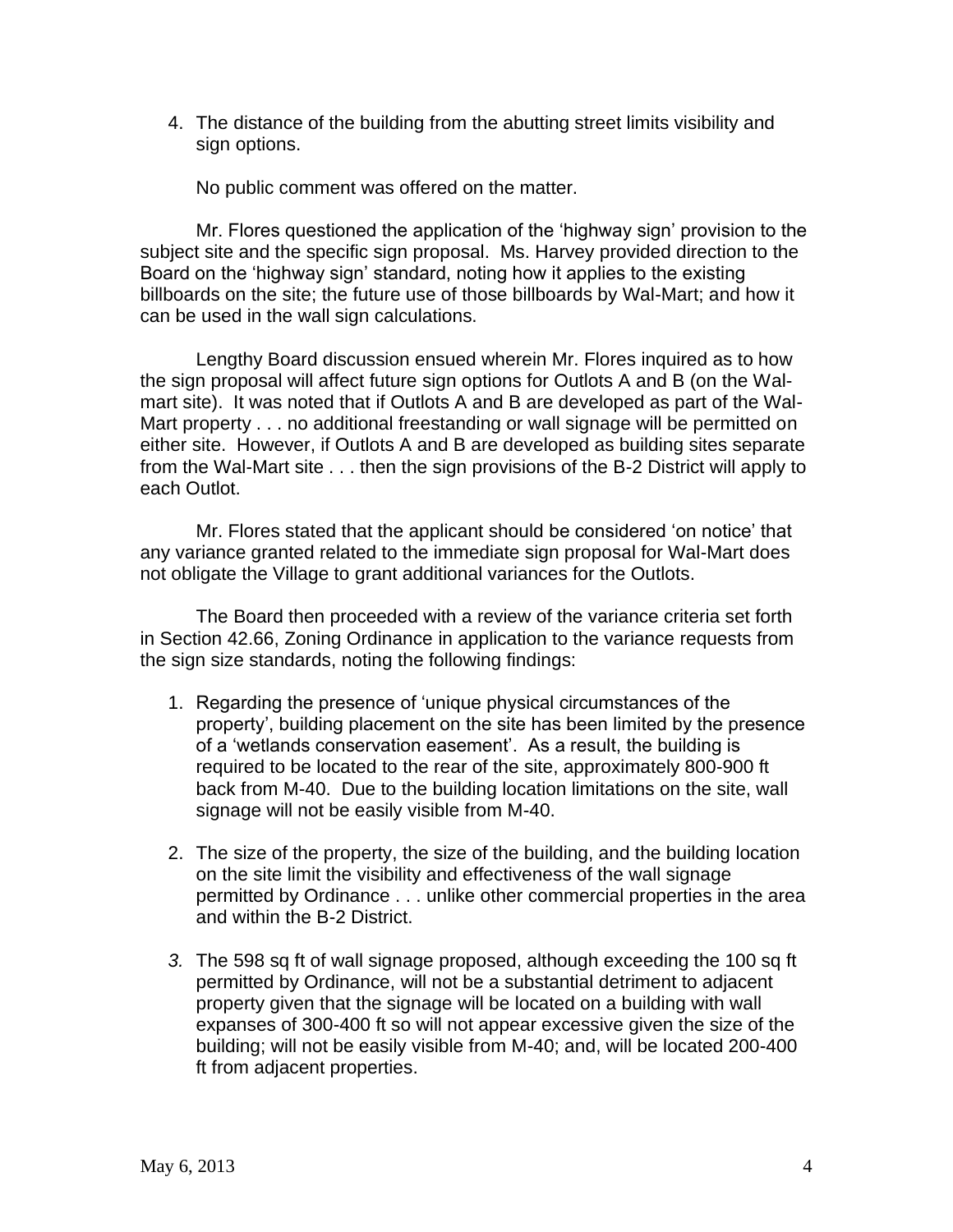*4.* The sign proposal will not impair the intent of the Ordinance or the public health, safety and welfare in that the signage proposed to be located on M-40 is in compliance with the 100 sq ft sign area limitation . . . consistent with existing signage and signage permitted properties in the area. Further, at least half of the wall signage proposed (300 sq ft) consists of signage designed to 'direct' on site traffic rather than advertise.

Mr. Kolosar then moved to grant variance approval from the sign size standards established by Section 42-443 (3) as they apply to the proposed main wall sign, the 'Market and Pharmacy' sign, and the overall wall and freestanding sign proposal set forth in Exhibit C of the application (Items #1 and #2, as amended at the meeting by the applicant) based upon the findings of the Board on the variance criteria set forth in Section 42-66, Zoning Ordinance. Ms. Carpenter seconded the motion. The motion carried unanimously.

The Board next proceeded with a review of the variance criteria set forth in Section 42.66, Zoning Ordinance in application to the variance request from the internal illumination limitation for signs within 150 ft of a residential district, noting the following findings:

- *1.* Regarding the presence of 'unique physical circumstances of the property' the amount and location of available frontage along M-40 is limited by a 'wetlands conservation easement' controlled by the DNR and does not allow for the placement of an internally-illuminated sign in compliance with the 150 ft setback standard.
- *2.* The proposed freestanding sign will not be a substantial detriment to adjacent property in that it is located as far from the eastern property line (ie. the adjacent residential zoning) as the site permits; the residentiallyzoned property adjacent to the east of the subject site consists of a 35 ft wide utility right-of-way (American Electric Power); and, the proposed freestanding sign will actually be located 151 ft from residential zoning that is available for residential use.
- *3.* The sign proposal will not impair the intent of the Ordinance or the public health, safety and welfare in that the proposed location of the freestanding sign will actually be 151 ft from that portion of the adjacent residential zoning available for residential use; the presence of a lighted free-standing sign at the M-40 access to the site will promote on-site and roadway safety; and, the proposed internally-illuminated sign will generate less than a footcandle of illumination at the (eastern) property line and therefore will meet the intent of the lighting provision.

Chairperson Pioch then moved to grant variance approval from the internal illumination limitation for signs within 150 of a residential district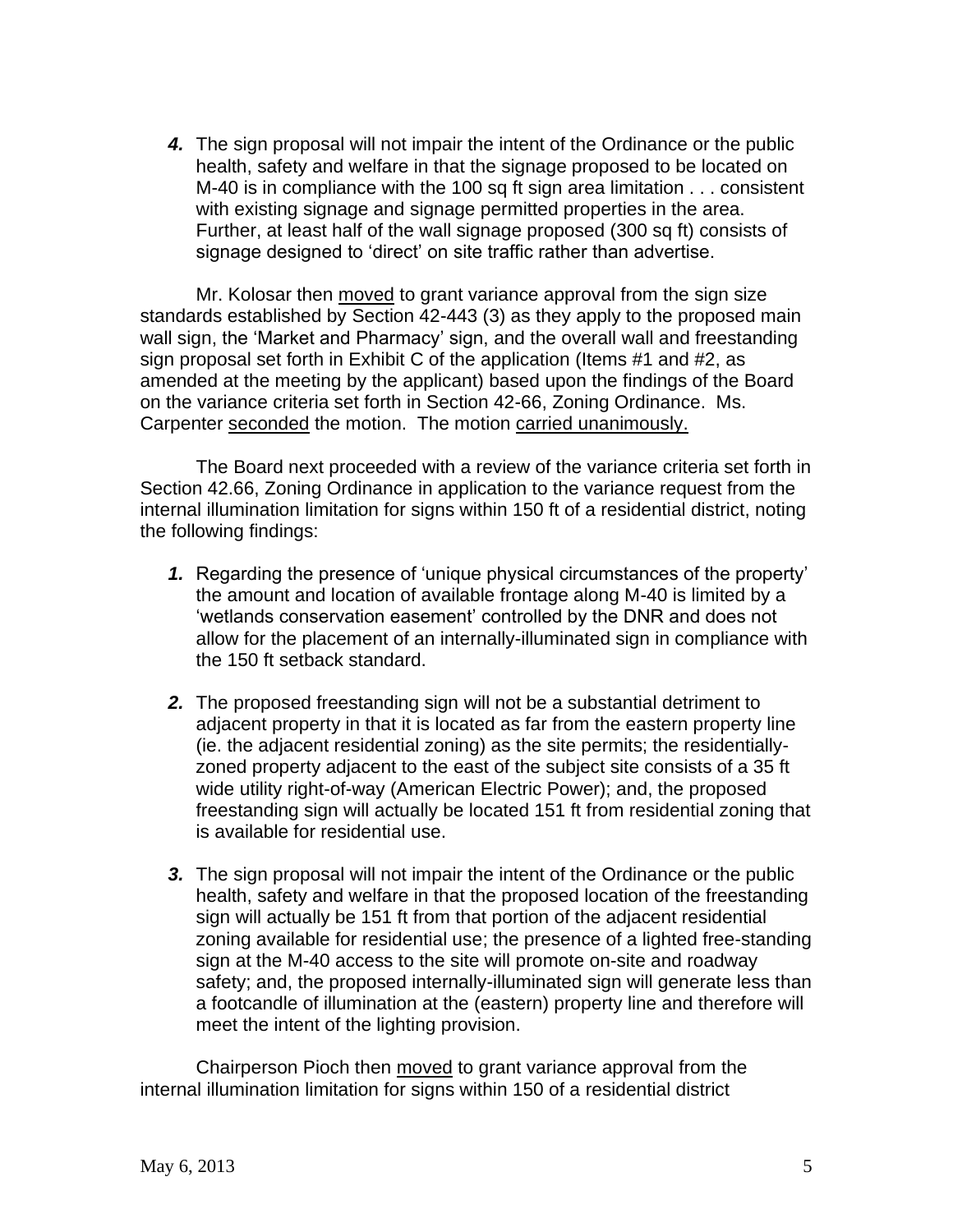established by Section 42-437 (b), as it applies to the freestanding sign proposal set forth in Exhibit C of the application (Item #3), based upon the findings of the Board on the variance criteria set forth in Section 42-66, Zoning Ordinance. Mr. Flores seconded the motion. The motion carried unanimously.

## NEW BUSINESS

#### *ZBA ByLaws:*

It was noted that consideration of Draft #1 of the Zoning Board of Appeals ByLaws would be postponed to the next meeting of the Board

#### *Alternate ZBA Member:*

Mr. Flores requested Board consideration of the appointment of an 'alternate' member to the Zoning Board of Appeals. He noted the benefits of having an 'alternate' member to the Board and indicated that it is recommended in training workshops.

Ms. Harvey stated that the decision to appoint an alternate ZBA member (and the appointment itself) is the responsibility of the Village Council. She noted further that such an appointment would require supporting language in the Zoning Ordinance, which could be drafted by the Planning Commission and adopted by the Village Council.

Mr. Flores then moved that the Village Council consider the appointment of an alternate member to the Zoning Board of Appeals and proceed with the Zoning Ordinance amendments necessary to facilitate their action in the matter. Mr. Hunt seconded the motion. The motion carried unanimously.

## OLD BUSINESS

No Old Business was scheduled for consideration.

## MEMBER COMMENTS

Chairperson Pioch commented on the digital signs that currently exist along M-40 within the Village . . . and the impact that the 'change in message' timing has on the character of the corridor. She suggested that the Village consider addressing this in the sign standards.

No further comments were offered at this time.